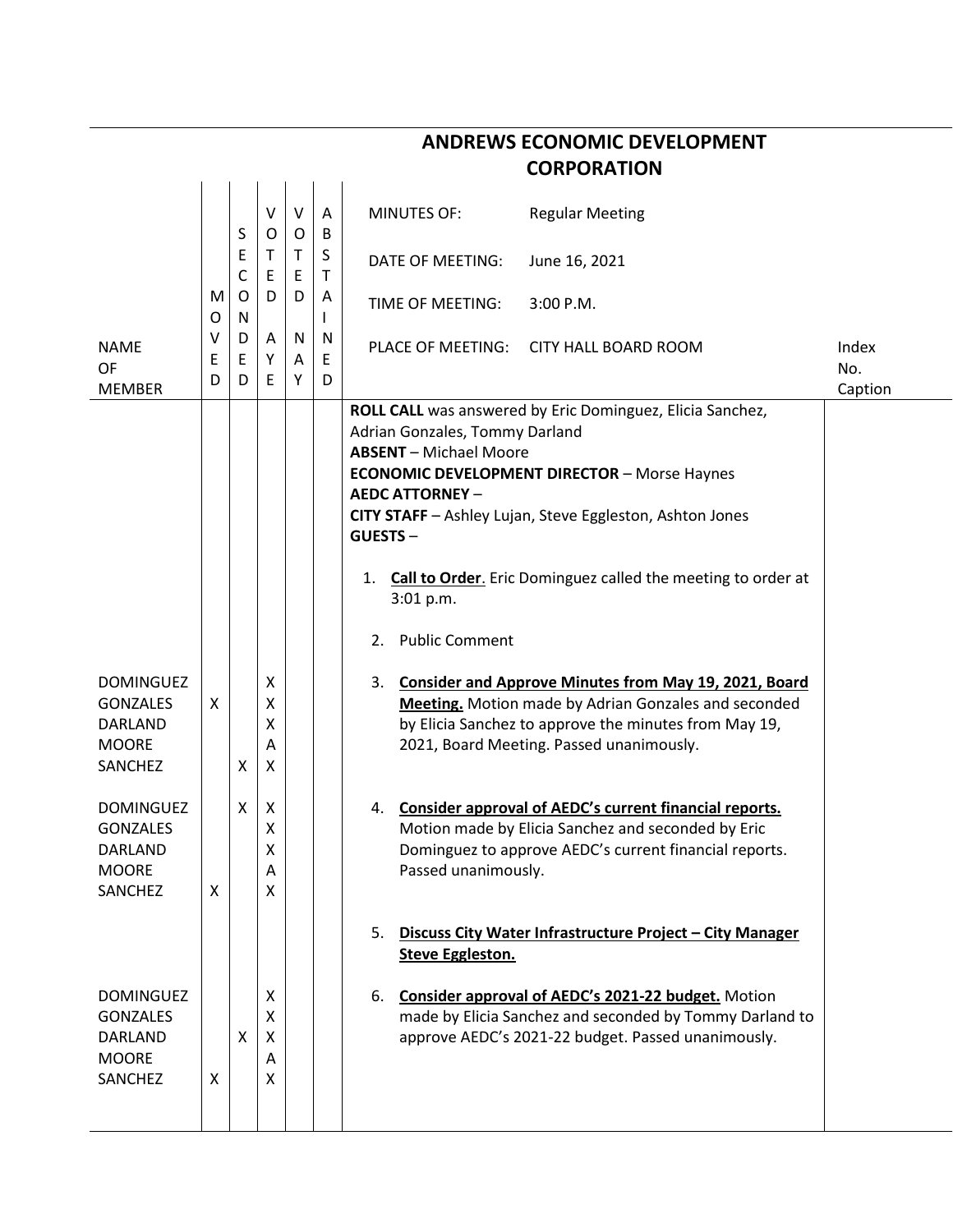|                                                                                  | <b>ANDREWS ECONOMIC DEVELOPMENT</b> |                        |                       |             |                        |                                                                                                                                                                                                                                                                                                                                                                                                                                 |  |  |  |  |
|----------------------------------------------------------------------------------|-------------------------------------|------------------------|-----------------------|-------------|------------------------|---------------------------------------------------------------------------------------------------------------------------------------------------------------------------------------------------------------------------------------------------------------------------------------------------------------------------------------------------------------------------------------------------------------------------------|--|--|--|--|
|                                                                                  |                                     |                        |                       |             |                        | <b>CORPORATION</b>                                                                                                                                                                                                                                                                                                                                                                                                              |  |  |  |  |
|                                                                                  |                                     |                        | V                     | V           | Α                      | <b>MINUTES OF:</b><br><b>Regular Meeting</b>                                                                                                                                                                                                                                                                                                                                                                                    |  |  |  |  |
|                                                                                  |                                     | S<br>E                 | O<br>T                | O<br>Τ      | B<br>S                 | DATE OF MEETING:<br>June 16, 2021                                                                                                                                                                                                                                                                                                                                                                                               |  |  |  |  |
|                                                                                  | M<br>O                              | $\mathsf{C}$<br>O<br>N | Ε<br>D                | Ε<br>D      | т<br>A<br>$\mathsf{I}$ | 3:00 P.M.<br>TIME OF MEETING:                                                                                                                                                                                                                                                                                                                                                                                                   |  |  |  |  |
| <b>NAME</b><br>OF<br><b>MEMBER</b>                                               | V<br>E<br>D                         | D<br>Ε<br>D            | A<br>Υ<br>E           | N<br>A<br>Y | N<br>E<br>D            | Index<br>PLACE OF MEETING:<br><b>CITY HALL BOARD ROOM</b><br>No.                                                                                                                                                                                                                                                                                                                                                                |  |  |  |  |
| <b>DOMINGUEZ</b><br><b>GONZALES</b><br>DARLAND<br><b>MOORE</b><br>SANCHEZ        | X                                   | X                      | X<br>X<br>X<br>Α<br>X |             |                        | Caption<br>Consider approval of AEDC's 2021-22 Annual Work Plan.<br>7.<br>Motion made by Eric Dominguez and seconded by Tommy<br>Darland to approve AEDC's 2021-22 Annual Work Plan.<br>Passed unanimously.                                                                                                                                                                                                                     |  |  |  |  |
| <b>DOMINGUEZ</b><br><b>GONZALES</b><br>DARLAND<br><b>MOORE</b><br><b>SANCHEZ</b> | X                                   | X                      | X<br>X<br>Χ<br>Α<br>Α |             |                        | <b>Consider approval of Housing Market Analysis Proposal by</b><br>8.<br><b>Community Development Strategies.</b> Elicia Sanchez<br>stepped out in the middle of discussion at 4:19 p.m. Motion<br>made by Tommy Darland and seconded by Adrian Gonzales<br>to approve the Housing Market Analysis Proposal. Passed<br>unanimously.                                                                                             |  |  |  |  |
|                                                                                  |                                     |                        |                       |             |                        | <b>EXECUTIVE SESSION:</b><br>9.<br>TX Gov't Code Sec. 551.087 - Economic Development<br>$\bullet$<br>Negotiations<br><b>Project Magic</b><br>Project Hamm                                                                                                                                                                                                                                                                       |  |  |  |  |
|                                                                                  |                                     |                        |                       |             |                        | Board entered Executive Session at 4:22 p.m.<br>Board re-convened in Open Session at 4:44 p.m.                                                                                                                                                                                                                                                                                                                                  |  |  |  |  |
|                                                                                  |                                     |                        |                       |             |                        | Elicia Sanchez returned to the meeting at 4:36 p.m.                                                                                                                                                                                                                                                                                                                                                                             |  |  |  |  |
|                                                                                  |                                     |                        |                       |             |                        | 10. Consider and act upon items listed under Executive<br>Session, as necessary.                                                                                                                                                                                                                                                                                                                                                |  |  |  |  |
| <b>DOMINGUEZ</b><br><b>GONZALES</b><br>DARLAND<br><b>MOORE</b><br>SANCHEZ        | X                                   | X                      | Х<br>X<br>X<br>A<br>X |             |                        | Project Magic - Motion made by Elicia Sanchez and<br>seconded by Eric Dominguez to approve Project Magic<br>as proposed by AEDC Director, Morse Haynes.<br>Approved project includes the following:<br>Donation of a 1.0-acre tract of land located within the<br>Andrews Business Park South as provided and<br>designated by the AEDC.<br>Job Creation Grant: \$70,000 cash grant total for<br>commitment to add 4 employees. |  |  |  |  |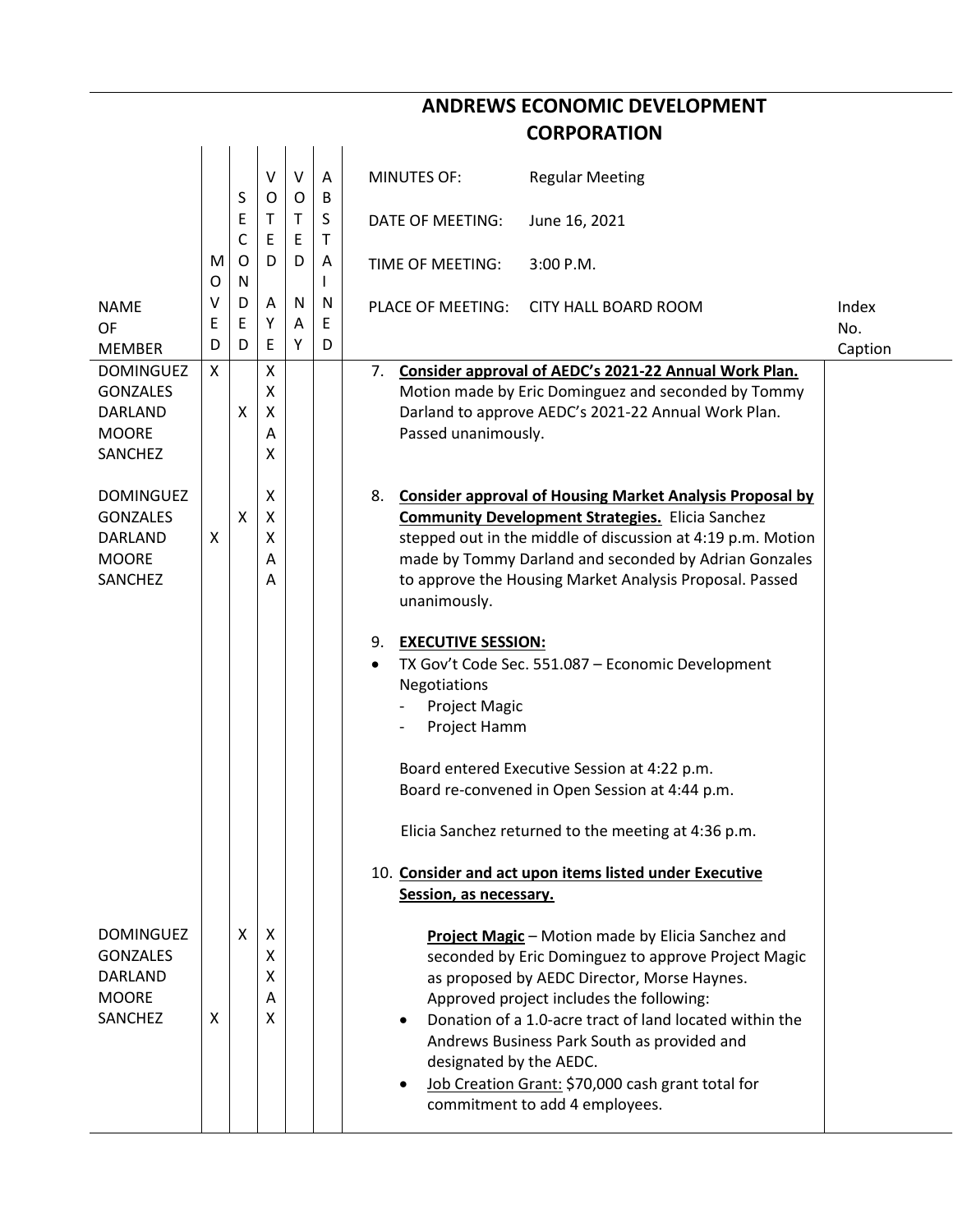|                                                                                  |                  |                       |                       |                             |                       |                                                                                                                                                                            | <b>CORPORATION</b>                                                                                                                                                                                                                                                                                                                                                                                                                                                                                                                                                                                                                                                                                                                                                                                                                                                          |
|----------------------------------------------------------------------------------|------------------|-----------------------|-----------------------|-----------------------------|-----------------------|----------------------------------------------------------------------------------------------------------------------------------------------------------------------------|-----------------------------------------------------------------------------------------------------------------------------------------------------------------------------------------------------------------------------------------------------------------------------------------------------------------------------------------------------------------------------------------------------------------------------------------------------------------------------------------------------------------------------------------------------------------------------------------------------------------------------------------------------------------------------------------------------------------------------------------------------------------------------------------------------------------------------------------------------------------------------|
|                                                                                  |                  |                       | V                     | V                           | A                     | <b>MINUTES OF:</b>                                                                                                                                                         | <b>Regular Meeting</b>                                                                                                                                                                                                                                                                                                                                                                                                                                                                                                                                                                                                                                                                                                                                                                                                                                                      |
|                                                                                  |                  | S<br>E<br>C<br>O<br>N | O<br>Τ<br>E<br>D      | 0<br>$\mathsf{T}$<br>E<br>D | B<br>S<br>$\mathsf T$ | <b>DATE OF MEETING:</b>                                                                                                                                                    | June 16, 2021                                                                                                                                                                                                                                                                                                                                                                                                                                                                                                                                                                                                                                                                                                                                                                                                                                                               |
|                                                                                  | M<br>O           |                       |                       |                             | A<br>L                | TIME OF MEETING:                                                                                                                                                           | 3:00 P.M.                                                                                                                                                                                                                                                                                                                                                                                                                                                                                                                                                                                                                                                                                                                                                                                                                                                                   |
|                                                                                  | $\vee$<br>Ε<br>D | D<br>E<br>D           | Α<br>Υ<br>E           | N<br>Α<br>Y                 | N<br>E<br>D           | PLACE OF MEETING:                                                                                                                                                          | <b>CITY HALL BOARD ROOM</b>                                                                                                                                                                                                                                                                                                                                                                                                                                                                                                                                                                                                                                                                                                                                                                                                                                                 |
| <b>DOMINGUEZ</b><br><b>GONZALES</b><br><b>DARLAND</b><br><b>MOORE</b><br>SANCHEZ | X                | X                     | X<br>X<br>χ<br>A<br>x |                             |                       | completion of building.<br>year 1.<br>year 2.<br>Passed unanimously.<br>disbursed as follows:<br>of year 1.<br>of year 2.<br>Passed unanimously.<br>11. Director Comments. | Pay \$20,000 upon installation of a 4-inch caliche base<br>on the entire acreage, minimum 6-foot fence and<br>Pay \$25,000 upon proof of 4 employees at the end of<br>Pay \$25,000 upon proof of 6 employees at the end of<br>Project Hamm - Motion made by Eric Dominguez and<br>seconded by Adrian Gonzales to add 1 more year to the<br>job creation grant approved in the May 19, 2021, board<br>meeting, which would give Oil and Gas Solutions an<br>extra year to create the 3 new jobs. Job Creation Grant<br>amount would remain the same. The Grant would be<br>a. Pay \$10,000 upon installation of a 4-inch caliche<br>base on the entire acreage, minimum 6-foot fence<br>and completion of building.<br>b. Pay \$10,000 upon proof of 2 employees at the end<br>c. Pay \$5,000 upon proof of 3 employees at the end<br>RESCUE Grant Update - Carroll Faulkner |

**ANDREWS ECONOMIC DEVELOPMENT**